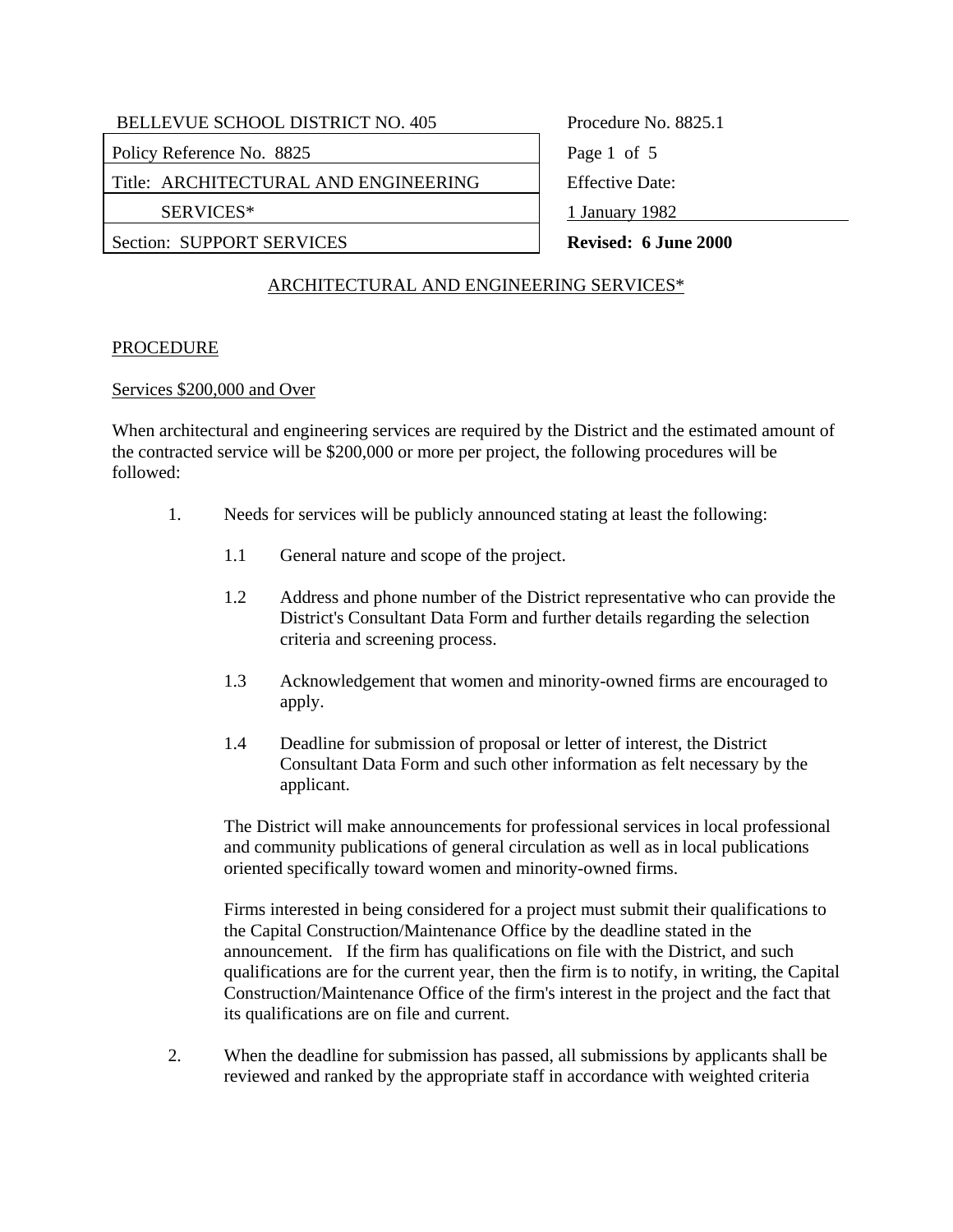Policy Reference No. 8825 Page 2 of 5

Title: ARCHITECTURAL AND ENGINEERING Feffective Date:

Section: SUPPORT SERVICES **Revised: 6 June 2000** 

SERVICES\* 1 January 1982

# ARCHITECTURAL AND ENGINEERING SERVICES\*

### **PROCEDURE**

appropriate for the project and profession under consideration. (See Exhibit 8825.1.A)

3. The firm(s) ranked highest in the initial screening process, section 2 above, shall then be interviewed by appropriate staff.

An architect or engineer external to the District, who is not an applicant for the project under consideration and who has expertise in the service required may also serve as an interviewer.

Among the firms to be interviewed not less than one will be a women or minorityowned firm. Such a firm will be the highest ranked women or minority-owned firm from the applicants that were initially evaluated. This procedure assumes that women or minority-owned firms were among the initial applicants. If there are none, this paragraph will not apply.

During the interview process the interviewers will discuss the firm's plans regarding the anticipated project and the relative utility of alternate methods for furnishing the required services.

- 4. At the conclusion of the interview phase, Section 3 above, the firm deemed most qualified will submit at a minimum the following before engaging in the negotiation of a contract:
	- 4.1 Description of the tasks to be completed.
	- 4.2 Person hours of effort planned for each task.
	- 4.3 Qualifications and categories of personnel who will be assigned to each task.
	- 4.4 Breakdown of pricing for the services to be provided.
	- 4.5 Time schedule for completion of all elements of the services to be provided.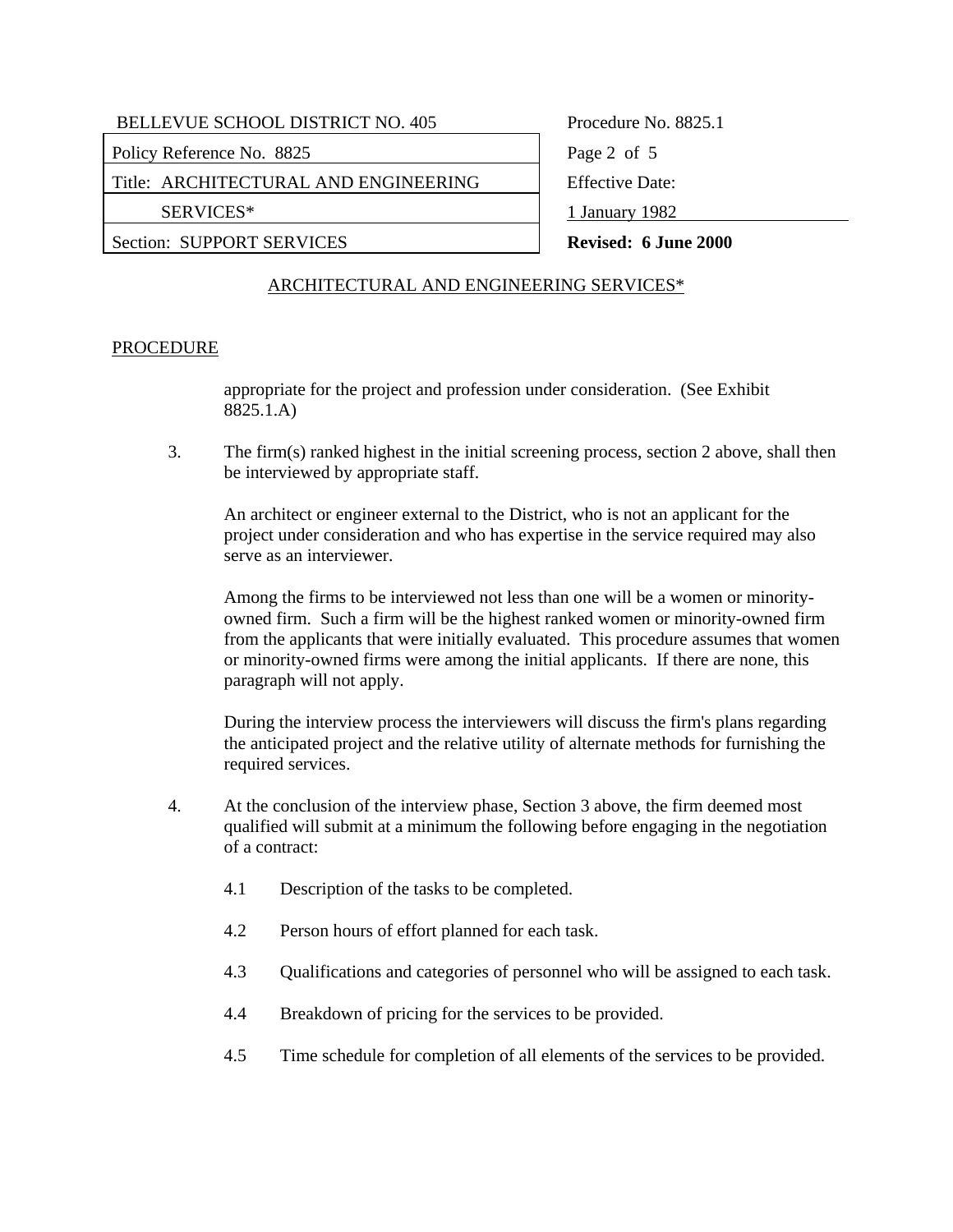Policy Reference No. 8825 Page 3 of 5

Title: ARCHITECTURAL AND ENGINEERING Feffective Date:

### Section: SUPPORT SERVICES **Revised: 6 June 2000**

SERVICES\* 1 January 1982

# ARCHITECTURAL AND ENGINEERING SERVICES\*

# **PROCEDURE**

The District contract shall be reviewed in its entirety with the firm being considered before a final price is agreed upon.

In determining a price which the District identifies as being fair and reasonable, the District shall take into consideration the scope, complexity and professional nature of the project or service.

If the District is unable to negotiate a satisfactory contract with the firm selected at a price the District determines to be fair and reasonable, negotiations with that firm shall be formally terminated by letter and the District will initiate negotiations with the next highest ranked firm.

- 5. When a contract has been negotiated with a firm, the contract shall be referred to the Board of Directors for ratification.
- 6. At the completion of a project an evaluation of the services rendered by the firm will be conducted. This evaluation of services will be shared with the firm and placed in the project file.

#### Services Less than \$200,000

During the course of a year the District will require architectural and engineering services where the estimated cost of services per project is less than \$200,000. When such is the case, the following procedures will be followed:

1. On an annual basis a public announcement will be made stating the anticipated needs of the District for architectural and engineering services of less than \$200,000 per project.

 The District will make its annual announcement for professional services in local professional and community publications of general circulation as well as in local publication(s) oriented toward women and minority-owned firms.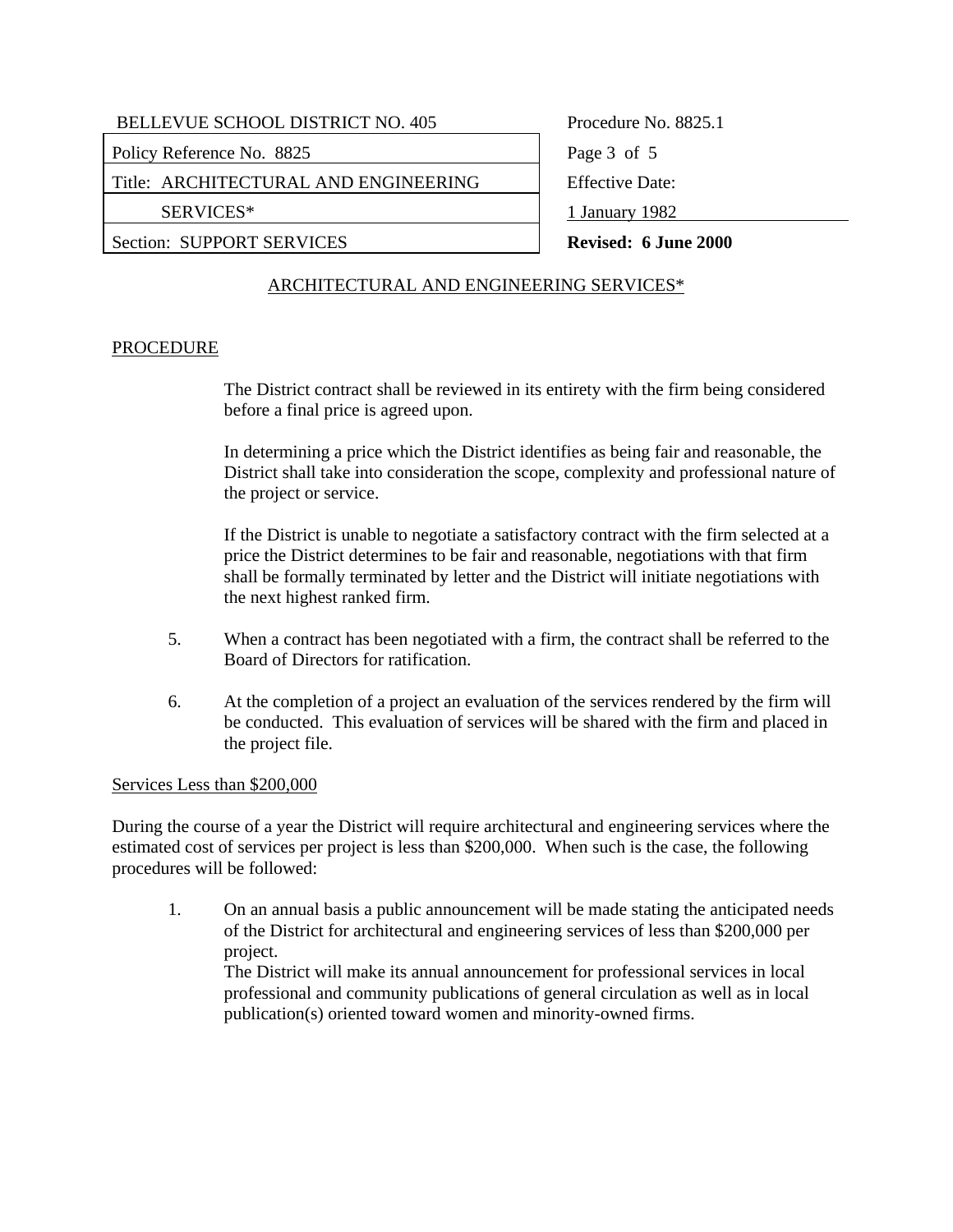Policy Reference No. 8825 Page 4 of 5

Title: ARCHITECTURAL AND ENGINEERING Feffective Date:

SERVICES\* 1 January 1982

Section: SUPPORT SERVICES **Revised: 6 June 2000** 

# ARCHITECTURAL AND ENGINEERING SERVICES\*

### **PROCEDURE**

- 2. The public announcement of anticipated needs shall include:
	- 2.1 Types of services
	- 2.2 Process to be used in selection
	- 2.3 Address and phone number of the District representative who can provide the District's Consultant Data Form and further details regarding the selection process.
	- 2.4 Acknowledgement that women and minority-owned firms are encouraged to apply.
- 3. Firms desiring to be considered for providing services shall be encouraged to apply for inclusion on the District's Architectural and Engineering Consultant Roster by submitting a statement of qualifications, performance data and the District's Consultant Data Form .
- 4. As projects arise, the qualifications on file of all applicants who provide the types of services required will be evaluated by appropriate Capital Construction/Maintenance staff.
- 5. The firm(s) evaluated highest for a specific project will be contacted prior to the interview to determine if they will be available to perform the service required.

The firm(s) evaluated highest and who responded that they will be available for services, shall then be interviewed.

- 6. The firm selected for the project as a result of interview shall, before engaging in the negotiations of a contract, submit at a minimum the following:
	- 6.1 Description of the tasks to be completed
	- 6.2 Person hours of effort planned for each task